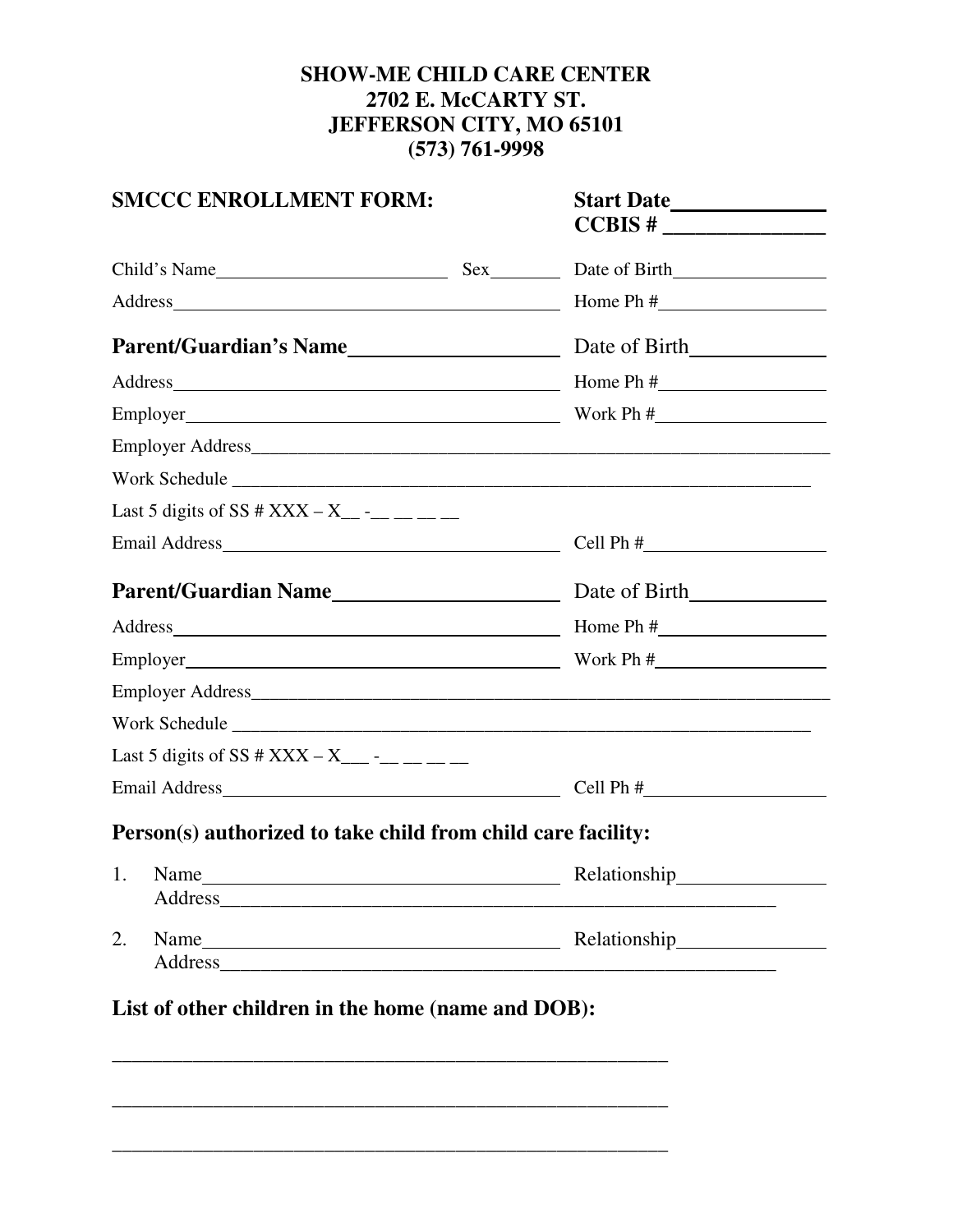# **Field Trip Permission**

I **DO** or **DO NOT (circle one)** allow Show-Me Child Care Center to take my child on field trips or excursions as they appear on the monthly calendar. I understand I will be notified when trips are planned and will have the opportunity to allow my child to participate or have my child remain at the center.

#### **Photo Permission**

I **DO** or **DO NOT (circle one)** allow Show-Me Child Care Center to take pictures of my child while at Show-Me or on field trips. All photos are property of SMCCC. Photos may be used in monthly newsletters, website, misc. projects and SMCCC advertising.

#### **Sunscreen Permission**

I **DO** or **DO NOT (circle one)** allow Show-Me Child Care Center to apply sunscreen once a day from Memorial Day through August 15<sup>th</sup>. SMCCC provides **Bright Guard** FREE. Compliments of Miles Against Melanoma. DHSS considers sunscreen medication and requires a parent's signature to apply. Sign here if Bright Guard sunscreen is approved for your child.

 $Sign:$ 

### **Emergency Contacts: (Other than parent or doctor) SMCCC will try to contact parents first, please list in order of contact.**

|    | Name    |              |
|----|---------|--------------|
|    | Address |              |
|    | Phone # |              |
|    |         |              |
| 2. |         |              |
|    | Name    | Relationship |
|    | Address |              |

#### **Please read and complete the following agreement**

I understand I will be notified in case of an accident or illness to my child, and I will make arrangements for medical care of my child with the physician or hospital of my choice. If I cannot be reached to make necessary arrangements, or in an emergency requiring medical care, I hereby authorize Show-Me Child Care to contact:

| Doctor's Name                                                         | Phone $#$ |
|-----------------------------------------------------------------------|-----------|
|                                                                       |           |
| Preferred Hospital                                                    | Phone $#$ |
| Address                                                               |           |
|                                                                       |           |
| Is this your child's first time in a childcare center?                |           |
| School your child attends (or will attend upon entering Kindergarten) |           |

How did you hear about the Show-Me program?<br>
<u>Example 2001</u>

If referred, by whom?